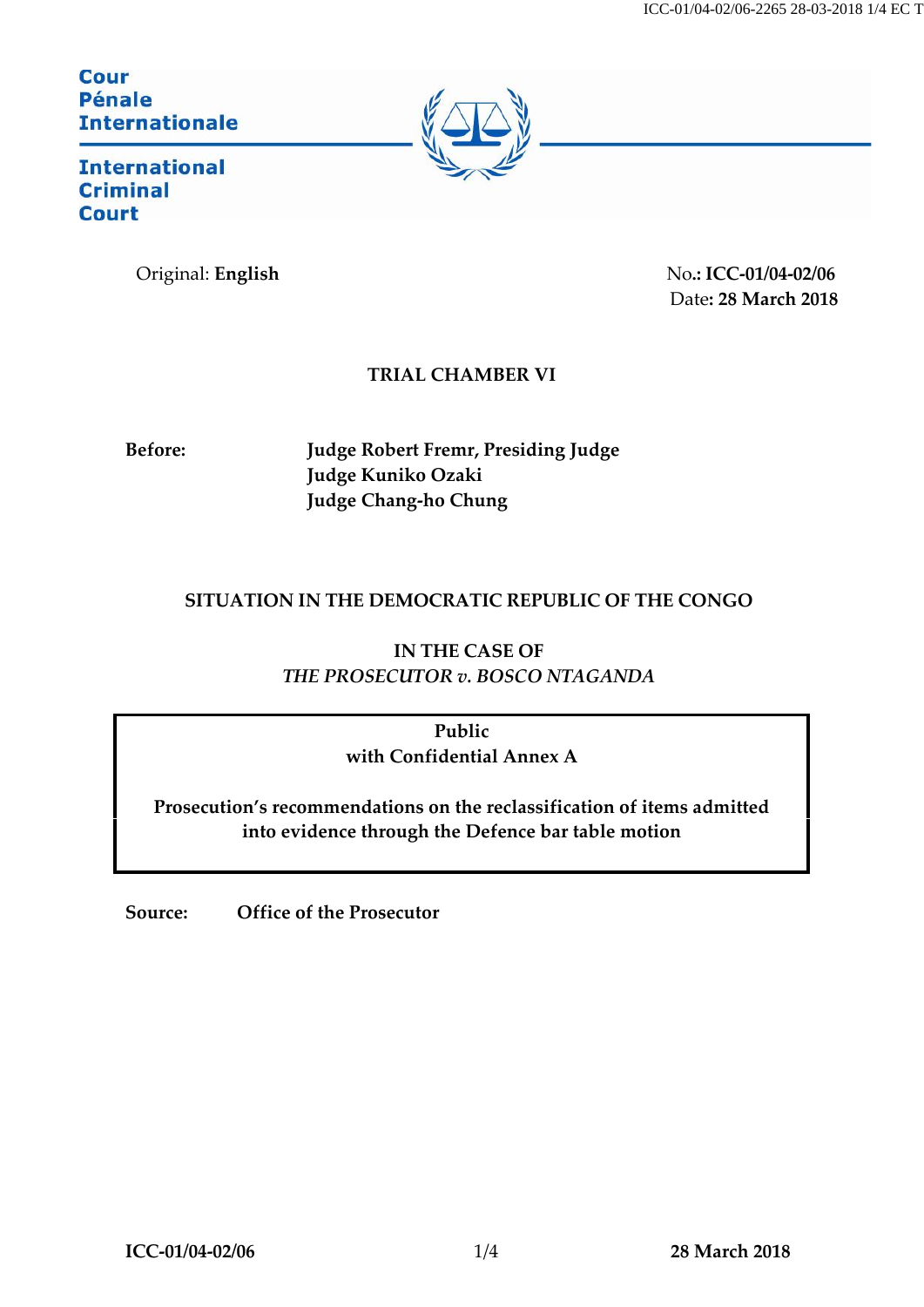**Document to be notified in accordance with regulation 31 of the** *Regulations of the Court*

**to:**

| The Office of the Prosecutor<br>Ms Fatou Bensouda<br>Mr James Stewart<br>Ms Nicole Samson | <b>Counsel for the Defence</b><br>Mr Stéphane Bourgon<br>Mr Christopher Gosnell |
|-------------------------------------------------------------------------------------------|---------------------------------------------------------------------------------|
| <b>Legal Representatives of Victims</b><br>Ms Sarah Pellet<br>Mr Dmytro Suprun            | <b>Legal Representatives of Applicants</b>                                      |
| <b>Unrepresented Victims</b>                                                              | Unrepresented<br>Applicants<br>for<br>Participation/Reparation                  |
| The Office of Public Counsel for Victims                                                  | The Office of Public Counsel for the<br>Defence                                 |
| <b>States Representatives</b>                                                             | <b>Amicus Curiae</b>                                                            |
| <b>REGISTRY</b>                                                                           |                                                                                 |
| Registrar<br>Mr Herman von Hebel                                                          | <b>Counsel Support Section</b>                                                  |
| <b>Victims and Witnesses Unit</b>                                                         | <b>Detention Section</b>                                                        |

**Victims Participation and Reparations Other Section**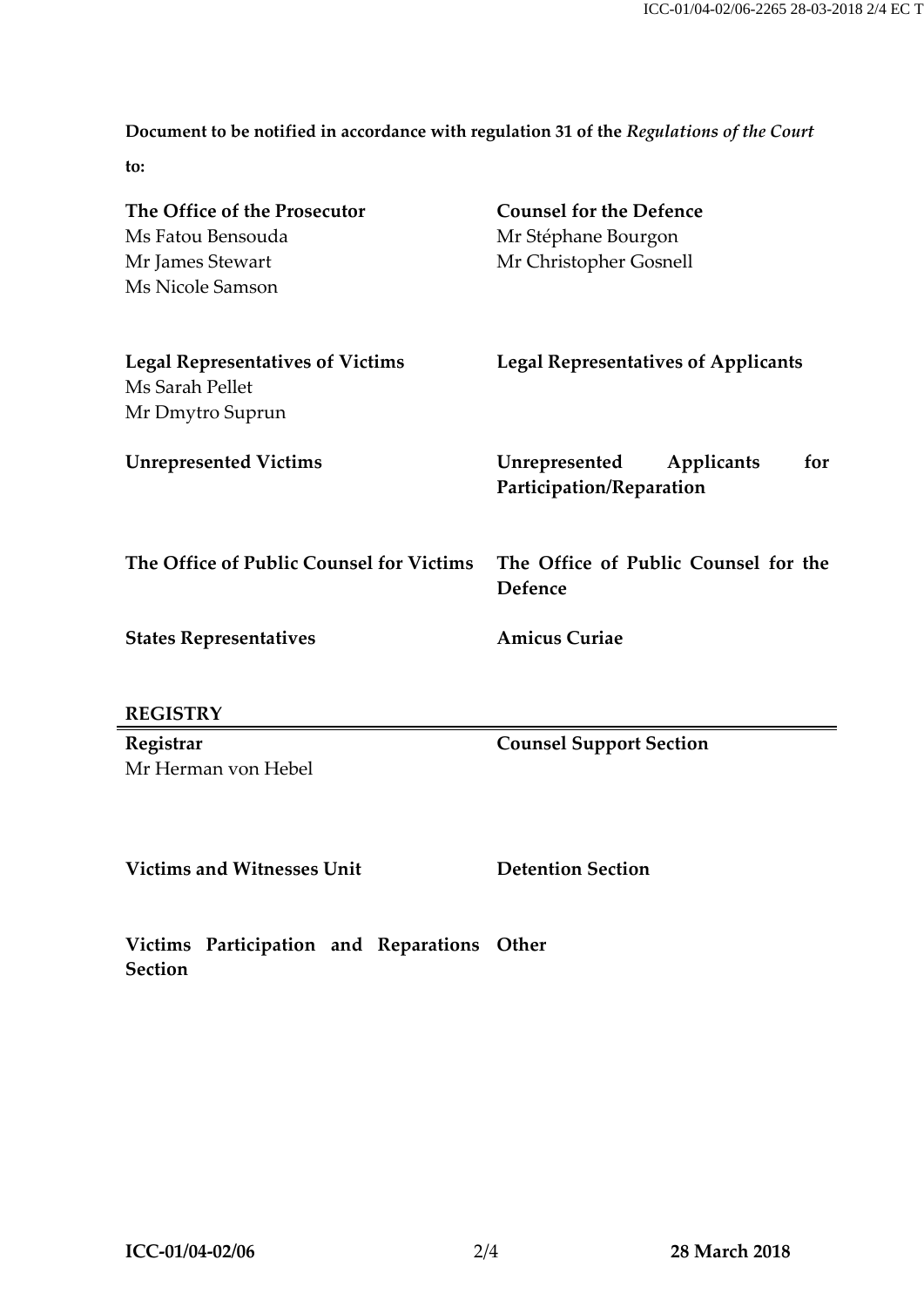## **Prosecution's Submissions**

- 1. On 31 January 2018 and on 21 and 22 February 2018, Trial Chamber VI ("Chamber") directed the Parties and participants to coordinate with each other and the Registry, as appropriate, to indicate, by 29 March 2018, whether any items admitted through the Defence bar table motion could be reclassified as 'public', with or without redactions, and to provide reasons for any admitted items to remain confidential.<sup>1</sup>
- 2. The Prosecution consulted with the Legal Representative for Victims of the Attacks with regard to documents related to dual status witnesses.
- 3. The Prosecution has annexed to this filing a list of items classified as 'confidential' that were admitted into evidence through the Defence bar table motion. The Prosecution has indicated its recommendation on the classification of each item, either to remain confidential or to be reclassified as 'public', and a rationale for this recommendation. Where the Prosecution has recommended an item be reclassified to 'public', it has also indicated whether this is with or without redactions.<sup>2</sup> Should the Chamber decide to reclassify evidence with redactions, the Prosecution will propose redactions for the Chamber's consideration at that time.

<sup>1</sup> ICC-01/04-02/06-2201-Conf., para. 66, ICC-01/04-02/06-2240, para. 12 and ICC-01/04-02/06-2241, para.

 $1<sup>2</sup>$  The metadata for all items of evidence should remain confidential regardless of this classification.